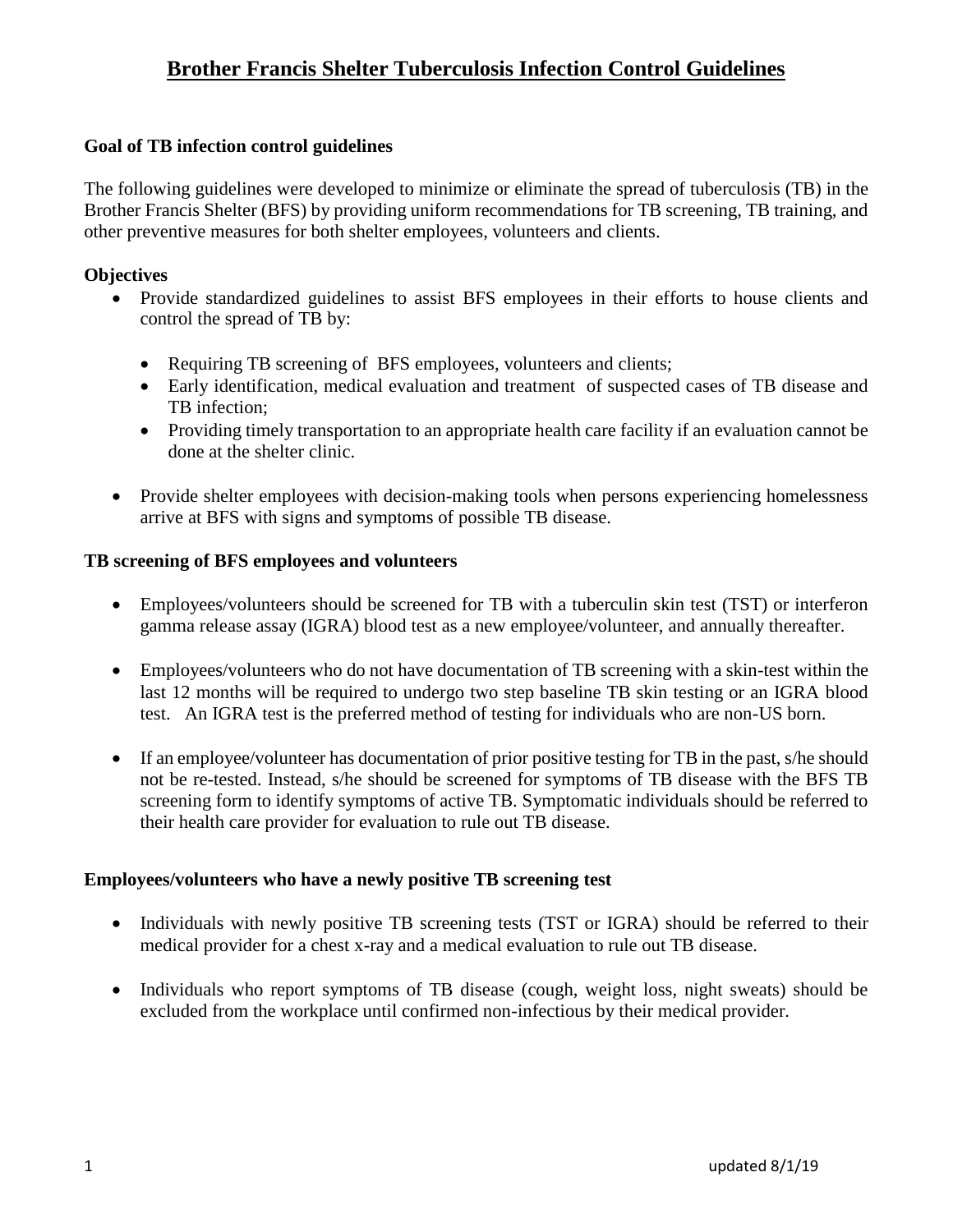## **Shelter employee orientation and training**

New employees/volunteers will receive annual, and as needed TB educational training. Recommended training includes:

- "Shelters and TB: What Employees Need to Know" [http://www.currytbcenter.ucsf.edu/products/shelters-and-tb-what-employee-need-know-second](http://www.currytbcenter.ucsf.edu/products/shelters-and-tb-what-staff-need-know-second-edition/video)[edition/video](http://www.currytbcenter.ucsf.edu/products/shelters-and-tb-what-staff-need-know-second-edition/video) is an excellent resource;
- Cough Alert Policy review;
- Training on the use of the BFS TB screening form for employees who admit new clients.

#### **Shelter admission: TB disease screening**

The BFS TB screening form will be completed on all new clients upon admission. The purpose of the BFS admission TB screening is to:

- Assist in early identification and treatment of individuals with infectious TB disease, TB infection and;
- Reduce the risk of TB transmission in the shelter.

New clients will be asked about the following signs and symptoms of possible TB disease:

- Productive cough of more than three weeks duration
- Coughing up blood
- Fever
- Night sweats
- Unexplained weight loss
- Unusual weakness or fatigue

Persons who answered "YES" to any signs or symptoms of TB disease should be referred to the shelter clinic for a medical evaluation ASAP, but within 72 hours.

- *Persons reporting coughing up blood need immediate medical evaluation at the BFS clinic or a local emergency department.*
- Persons reporting a cough illness of three or more weeks should be asked to wear a mask until medically evaluated and deemed not infectious.

#### **TB screening policy**

- All first time clients of BFS will be required to show evidence of TB clearance within 10 days after admission to the shelter. Clients who are not first time guests of BFS will be encouraged to get TB screening completed ASAP.
- Clients should be screened for TB with a tuberculin skin test (TST) or interferon gamma release assay (IGRA) blood test. An IGRA blood test is the preferred method of testing for individuals who are non-US born.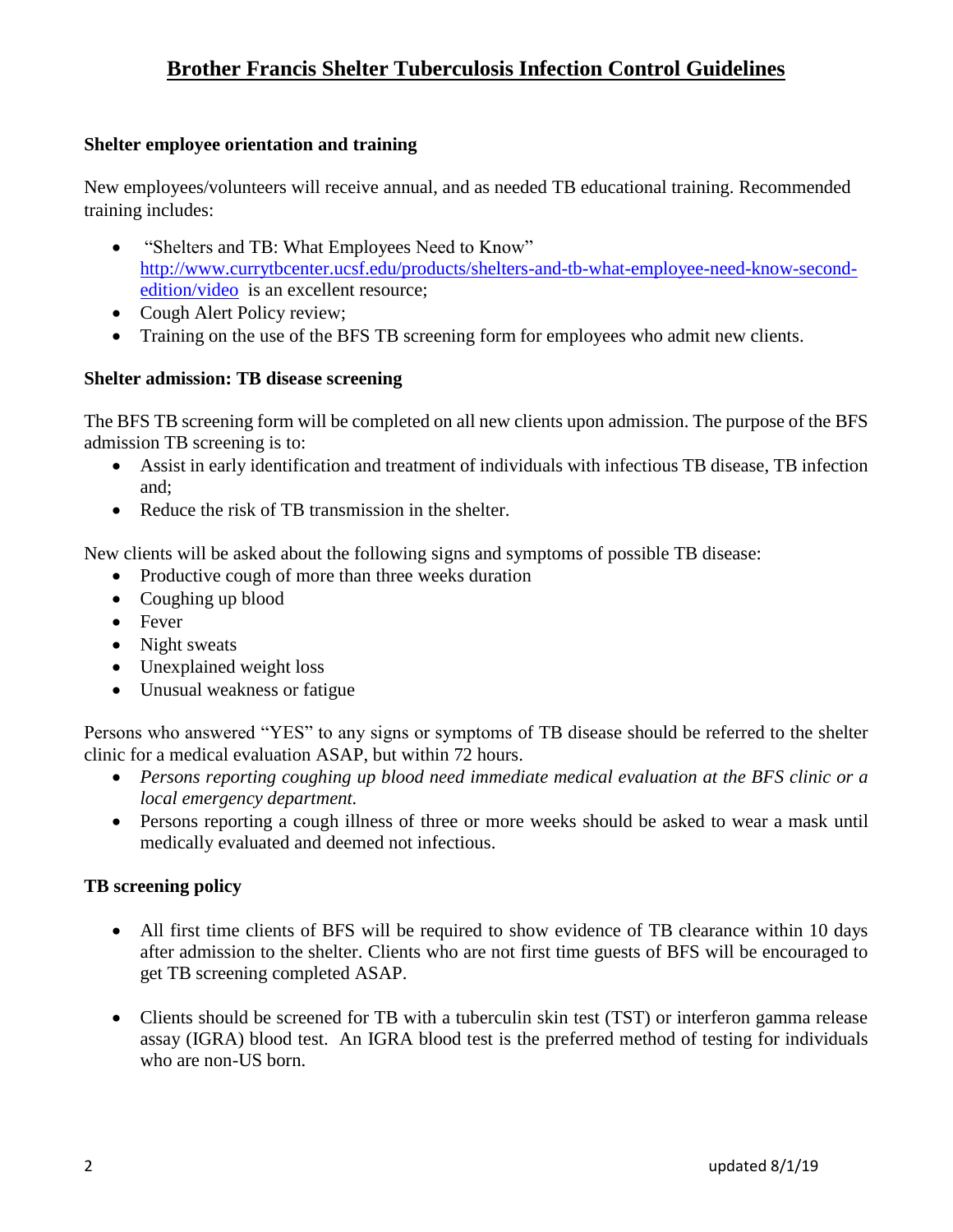- If a client has documentation of prior positive testing for TB in the past, the client should not be re-tested. Instead, the client should be screened for symptoms of TB disease using the BFS TB screening form.
- TB clearance may be provided by the BFS clinic, the Municipality of Anchorage (MOA) Public Health clinic or another healthcare provider.
- In persons without signs or symptoms of TB disease, TB clearance documentation will be considered valid for 12 months from the date of screening.

## **Management of coughing shelter clients (Cough Alert Policy)**

Shelter employees/volunteers who identify coughing clients should follow the procedures of the Cough Alert Policy below:

### **Definition of "coughing client":**

- A client coughing throughout the night **or**
- Coughing for more than 2-3 weeks without improvement (especially if the cough is accompanied with weight loss, night sweats and fever) **or**
- $\bullet$  Coughing up blood\*

### **Procedures:**

- 1. Instruct client to cover nose and mouth when coughing and offer a mask to wear. \**Individuals who are coughing up blood need immediate medical evaluation at the BFY clinic or a local emergency department.*
- 2. Record the date, client name, in the log book.
- 3. Speak to the coughing client confidentially and let them know that a medical evaluation will be needed. If possible, let the client sleep in an area in the shelter away from other clients. Evaluation should occur ASAP through the following mechanisms:
	- Brother Francis Clinic
	- Local emergency department
	- Municipality of Alaska TB program

## **Confirmation and screening tests for TB disease**

Symptomatic clients will be expected to complete a medical evaluation that includes a TB test, a chest xray, provider's assessment and possibly other diagnostic tests (including sputa collection results for TB testing). The evaluation must be done as soon as possible and within 72 hours. Clients with suspected TB should be reported to the Alaska TB program at 269-8000. Clients must be assured that if they do have TB disease that they will be treated and will be assisted in finding stable housing while they are infectious.

## **Medical clearance of clients with TB disease**

Clients with confirmed TB disease will not be admitted until clearance is provided in writing by the MOA or State of Alaska TB program.